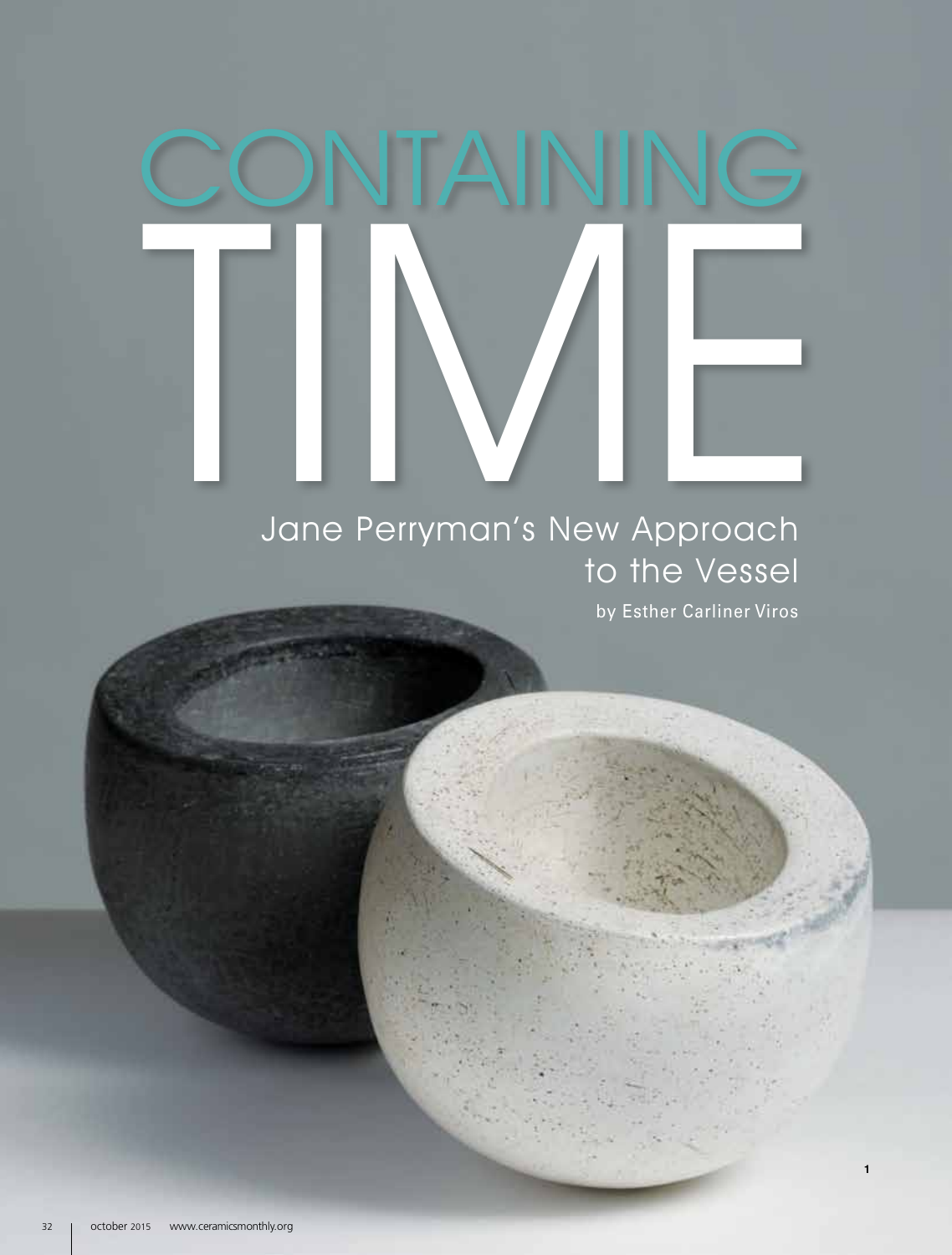*I am walking my dog Riley along a field ditch edged with hedgerows and trees. The sky is cloudy gray, the path muddy soft from heavy rains. The prints of horses, deer, and muntjac are etched into the ground. For a hundred meters ahead the line of hedging has been cut by the farmer, sliced by a chainsaw to reveal smooth yellow wood made indecent by sudden amputation. A hazel tree lies across the path. Stunted catkins hang from the branches, their future pollination a thwarted dream.*

*A hazel tree felled across the path Smooth yellow wood Sliced by a chainsaw Stunted catkins hanging limply —Jane Perryman*

The multimedia installation entitled *Containing Time*, a segment of which is being shown in the context of a larger solo exhibition of ceramics and paintings at Vessels Gallery in Boston, Massachusetts, represents an important new direction for British artist Jane Perryman. Internationally recognized as a ceramic artist, writer, photographer, and film maker, Perryman has brought these various forms of expression together to create a new body of work. Found objects (such as the catkins cited above) inspire a text, are photographed, used to produce a frottage, incorporated into clay material, transformed into a vessel and fired, thus becoming a record of time and place.

Well known for her books on naked clay and smoke-fired ceramics, Jane Perryman is also an authority on traditional Indian pottery. Her book, *Traditional Pottery of India* and a documentary recently released on DVD, are now essential archives of a disappearing tradition.

In addition to her other occupations, Perryman is an experienced practitioner and instructor of Iyengar yoga. The balance and harmony she seeks in her art reflect the balance and harmony she seeks with her practice of yoga.

These facets of Perryman's life are essential to an appreciation of her work. They are interconnected and organically related. The text quoted above is the entryway into her new approach to the vessel.

## **Influences and Inspirations**

It took Perryman a while to find her true voice in ceramics. Like many young students, she entered art school to study one material and got diverted to

**1** *Conversation*, 6 in. (15 cm) in height, 2014. *Photo: Douglas Atfield*. **2** Bowl from *Containing Time* installation, 4 in. (11 cm) in height, 2014. **3** *Touching Balance*, 8 in. (20 cm) in height, 2013. *Photo: Douglas Atfield*. **4** Vessel, 11 in. (28 cm) in height, 2012. *Photo: Douglas Atfield*. **1–4** All pieces are handbuilt double-walled vessels, made of a mixed porcelain and stoneware clay body, burnished, saggar fired to 1940°F (1060°C).





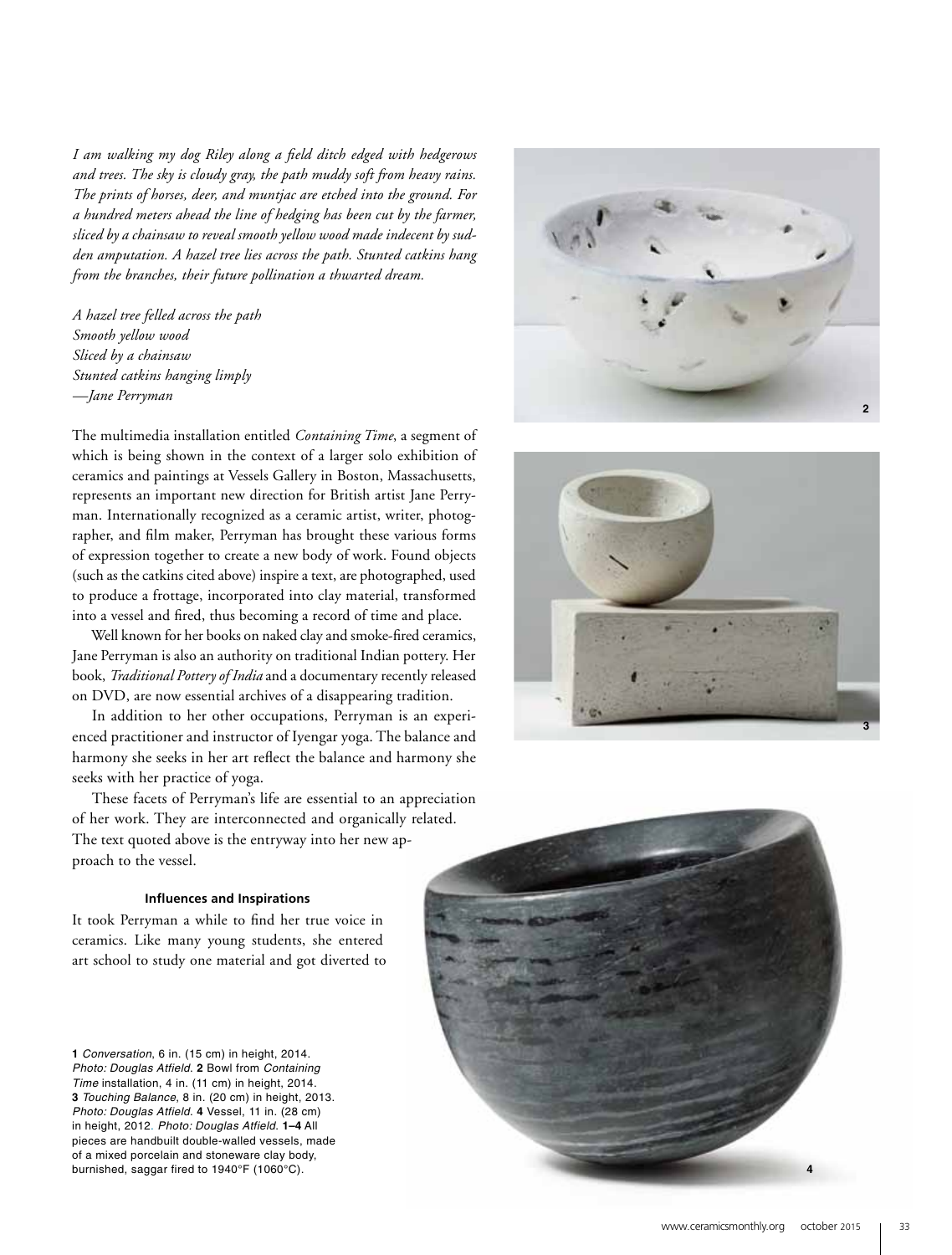another. Originally interested in textile design, she found herself in the department of industrial ceramics. It is such twists and turns in the journey that often define who we are.

For many years she worked exclusively in slip casting and mold making. She was never fully satisfied, feeling glazed work was cold and brittle. When she discovered the mainly handbuilt, burnished, smoke-fired work of Siddiq el Nigoumi, a Sudanese artist who had settled in England in the late 1960s, she knew she had found her direction.

Around that same time, Perryman was studying objects in the archaeology and anthropology departments of museums in London and Cambridge, where she was particularly attracted to British and French Celtic pots.



She rid her small studio of all casting, mold-making, and glazing paraphernalia and embarked on a new path of handbuilding lowfired pottery. She spent many years experimenting with different smoke-firing techniques. Her initial attraction to textile design came into play as she worked with various resists, allowing the smoke to leave its mark on her pieces.

## **Evolution of the Work**

There are four different periods in the evolution of Perryman's smoke-fired vessels. At first she built her vessels through a combination of coiling, press-molding, and slab-building, often adding a foot to the assembled piece. Her initial handbuilt, burnished, and smoke-fired pieces were vessels that reached out and up, aesthetically influenced by Celtic pots. Perched on narrow pedestals with wide shoulders, they seemed to leap from the fire that had marked them. The lines and patterns created with different types of resists were like garments on dancing bodies. Perryman found the challenge of taming the smoke and flames exhilarating, and this came through in her work.

In the early 1990s Perryman made her first trip to India to participate in yoga training at the Ramamani Iyengar Memorial Yoga Institute in Pune. It was there that she discovered traditional Indian pottery-making techniques. She was captivated as she watched a group of women working steadily, building large tandoori ovens, coil after coil. She internalized these observations, and began to work with coils.

The second period could be said to begin with the coiling and with the move toward simpler, rounder pieces. The vessel no longer sat upon a pedestal but sat upon its round bottom, rocking back and forth to find its own point of equilibrium.